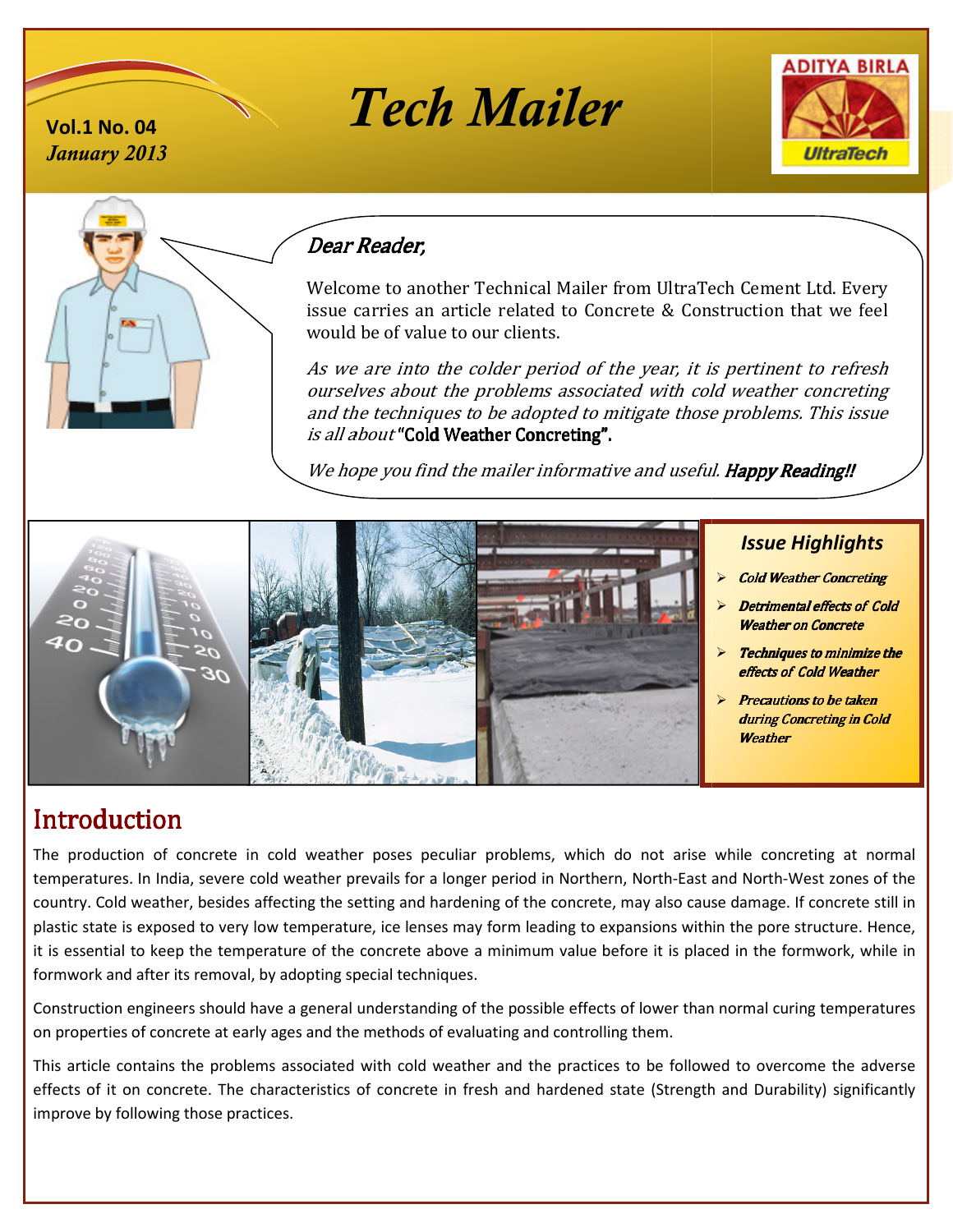# Cold Weather Concreting

Indian Standard defines Cold weather concreting as 'Any operation of concreting done at about 5°C atmospheric temperatures or below<sup>1'</sup>.

In context of concreting, ACI defines cold weather as a period when, for more than 3 consecutive days, the following conditions exist: • The averating and the fines cold weather as a period when, for more than 3<br>
• The average daily air temperature is less than 5°C and,<br>
• The air temperature is not greater than 10°C for more than one-half of any 24

- The average daily air temperature is less than 5°C and,
- hour period.

The average daily air temperature is the average of the highest and the lowest The average daily air temperature is the average of the high<br>temperatures occurring during the period from midnight to midnight.

## Effects of Cold Weather on concrete:

Low ambient temperatures affect the properties of the concrete in many ways. These are briefly described

- i. Delayed Setting: In cold weather condition the rate of cement hydration is lowered, resulting in delayed setting. For every 10°C reduction in concrete temperature, the setting time of concrete nearly doubles. This results in increasing every 10°C reduction in concrete temperature, the setting time of concrete nearly doubles. This results in increasing<br>the period of time that the concrete is vulnerable to damage because of freezing. In addition to this, t the period of time that the concrete is vulnerable to damage because of freezing. In addition to this, the time for<br>evaporation of bleed water in low temperatures also increases causing delays in finishing operations and t cost. If the concrete is finished prematurely, problems may be experienced with delamination (or flaking) and weak,<br>dusty surfaces. The practice of adding cement or cement/sand mixtures to the surface of the slab to absorb dusty surfaces. The practice of adding cement or cement/sand mixtures to the surface of the slab to absorb excess is a sifered the properties of the concrete in many ways. These are briefly described below:<br>In concrete complication the tate of concrete nearly dotation is lowered, reculting in delayed setting c-<br>In concrete temperature
- water and allow finishing to proceed should be avoided as it will inevitably lead to poor wear resistance.<br>Slower Strength Gain: At low temperatures, the development of initial strength of concrete is retar ii. Slower Strength Gain: - At low temperatures, the development of initial strength of concrete is retarded due to low rate of cement hydration compared with the strength development at normal temperatures. The hardening period, rate of cement hydration compared with the strength development at normal temperatures. The hardening period,<br>necessary before the removal of forms is thus increased and thereby delaying its removal. Though the initial rat gain of strength is low, the concrete cured at lower temperatures attains higher strengths at later ages. Properly cured gain of strength is low, the concrete cured at lower temperatures attains higher strengths at later ages. P<br>and protected concrete will mature to its required strength despite subsequent exposure to cold weather.
- *iii.* **Freezing of Concrete:** When concrete is exposed to freezing temperature, there is the risk of concrete suffering irreparable loss of strength and other qualities, that is, permeability may increase and the durabi irreparable loss of strength and other qualities, that is, permeability may increase and the durability may be Freshly placed concrete is vulnerable to freezing conditions both before and after it has set. If the concrete is frozen and is kept frozen below -10°C, there will be insignificant cement hydration resulting in no strength gain. Therefore and is kept frozen below -10°C, there will be insignificant cement hydration resulting in no strength gain. Therefore<br>fresh concrete must be protected from freezing until adequate strength has been gained. A minimum compre strength of 3.5 MPa prior to freezing is stated in ACI 306 R as a criterion for preventing frost damage.

#### *As a general rule, concrete must be protected from freezing for at least 24 hours As a after placement.*

If allowed to freeze after setting but before it develops an appreciable strength, the expansion associated with the formation of ice causes disruption and irreparable loss of strength. Concrete can be permanently damaged by the pressures exerted by ice crystal growth if this occurs after the concrete has stiffened but before it has gained adequate pressures exerted by ice crystal growth if this occurs after the concrete has stiffened but befo<br>maturity. This weakens the paste-aggregate bond and may reduce strength by 30% to 50% The extent of the damage will depend on its age and strength when frozen. e strength, the expansion associated with the<br>oncrete can be permanently damaged by the<br>has stiffened but before it has gained adequate<br>ingth by 30% to 50% for one cycle of freezing.

- **iv.** Stresses Due to Temperature Differentials: It is a general experience that large temperature differentials within the concrete member may promote cracking and have a harmful effect on the durability. Such differentials are likely to occur in cold weather at the time of removal of form insulations. The extent of cracking may also be increased, as the lower concrete strength may be inadequate to resist the drying shrinkage stresses and /or thermal stresses. The latt<br>may result from the temperature difference between the inside and the (cold) surfaces of the element, par may result from the temperature difference between the inside and the (cold) surfaces of the element, particularly in thick sections. of cracking may also be increased, as the<br>esses and /or thermal stresses. The latter
- v. Repeated Freezing and Thawing of Concrete: During construction, it is likely that the concrete will be exposed to cycles of freezing and thawing while it is in a saturated condition. As the temperature of saturated concrete is lowered, the water held in the capillary pores in the hardened cement paste freezes and the expansion of concrete takes place. If subsequent thawing is followed by re-freezing further expansion takes place, so that repeated cycles of freezing and

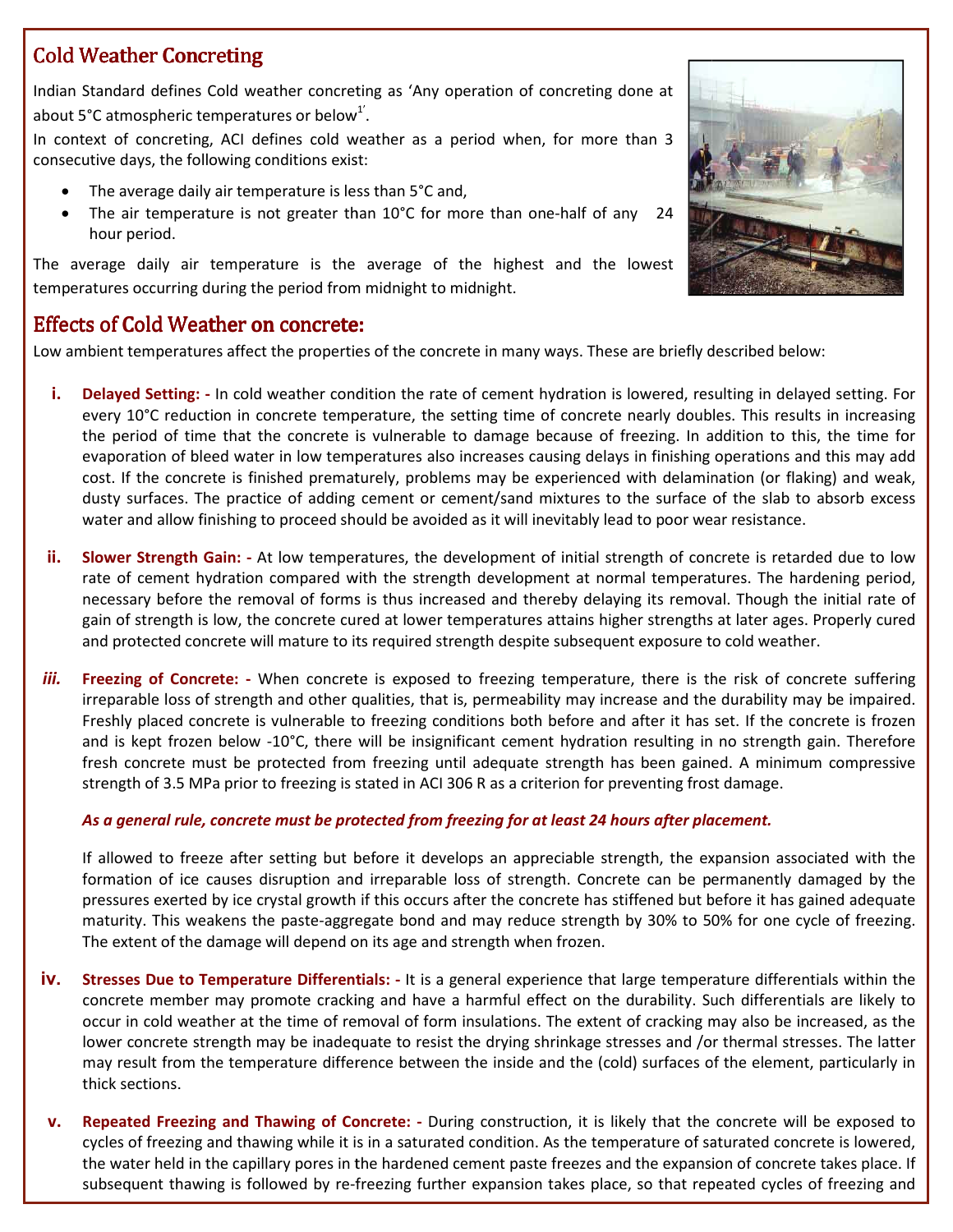thawing have a cumulative effect. The compressive strength and the dynamic modulus of elasticity of the concrete get adversely affected due to freezing and thawing. The extent of damage depends on the number of freeze-thaw cycles. More the freeze-thaw cycles, more is the loss in the compressive strength. The new sidewalks and other flatwork exposed to melting snow during day and freezing during night should be air entrained and protected from freezing until a strength of at least 24 MPa has been attained.

#### Problems resulting from Cold Weather at various stages in the life of Concrete are listed below:

| <b>Stage</b>                          | <b>Effect</b>                                                                                                                                                                                                                                                                                                                                                 |
|---------------------------------------|---------------------------------------------------------------------------------------------------------------------------------------------------------------------------------------------------------------------------------------------------------------------------------------------------------------------------------------------------------------|
| <b>Production</b><br>Δ                | $\rightarrow$ Incorporation of frost-bound material                                                                                                                                                                                                                                                                                                           |
| <b>Transit</b><br>٠                   | Cooling of mix<br>$\rightarrow$                                                                                                                                                                                                                                                                                                                               |
| Placing, finishing and<br>۰<br>curing | $\rightarrow$ Formation of ice crystals in concrete<br>Increased thermal gradients/increased tendency to thermal cracking<br>$\rightarrow$<br>Delayed formwork removal<br>$\rightarrow$<br>Slower gain in strength<br>$\rightarrow$<br><b>Greater chance of formwork stripping damage</b><br>$\rightarrow$<br>$\rightarrow$ Bleed water may remain on surface |
| Long-term<br>c                        | Slower setting<br>$\rightarrow$<br>Slower gain in strength<br>$\rightarrow$<br>$\rightarrow$ Freeze-thaw damage                                                                                                                                                                                                                                               |

# Minimizing the effects of Cold Weather on Concrete:

Some of the practical methods to minimize the effects of extreme cold weather on concrete and concreting are as follows:

#### **1. Temperature control of the ingredients:**

- The temperature of the concrete can be raised by controlling the temperature of its ingredients. The contribution of each ingredient to the temperature of concrete is a function of the temperature, specific heat and quantity of the ingredients used. The aggregates and mixing water exert the most pronounced effect on temperature of concrete. Of all the concrete making components, mixing water is the easiest to heat. Also it makes more practical sense to do so because water (specific heat is 1.0) can store five times as much heat as can the same mass of cement or aggregate (specific heat is 0.22). At temperatures below freezing, often only the fine aggregates needs to be heated to about 40°C if the mixing water is at 60°C to keep the freshly produced concrete at the required temperature. This is generally accomplished by circulating hot air or steam through pipes embedded in the aggregate stockpile for large jobs and for smaller jobs the heating can be done with the steel drums embedded in heaped aggregates and filled with fire. The heating of aggregates to temperatures higher than 15°C is rarely necessary with mixing water at 60°C.
- The mixing water shall be heated in sufficient quantity under controlled condition so as to avoid appreciable fluctuations in temperatures from batch to batch. At temperature in excess of 40°C either for aggregate or water, these shall be mixed in the mixer first and then cement is to be added to prevent flash set and formation of balls in the mixer.

#### **2. Proportioning of concrete ingredients:**

- The type and quantity of cement used in the concrete mix affects the rate of development of compressive strength and rate of increase in temperature of concrete. Additional quantity of Ordinary Portland cement, Rapidhardening Portland cement or use of accelerating admixtures, when used with proper precautions, helps in development of the required strength in a shorter period. Use of cement which gives earlier and higher heat of hydration is preferable. The cement content in the mix shall preferably be not less than 300 kg/m<sup>3</sup>.
- It is preferable to use Air entraining admixtures wherever damage to hardened concrete by alternate freezing and thawing during service is anticipated.
- Use of accelerating admixtures (preferably non-chloride admixtures) to the concrete reduces the setting time and accelerates the rate of strength gain by increasing the rate at which the cement hydrates.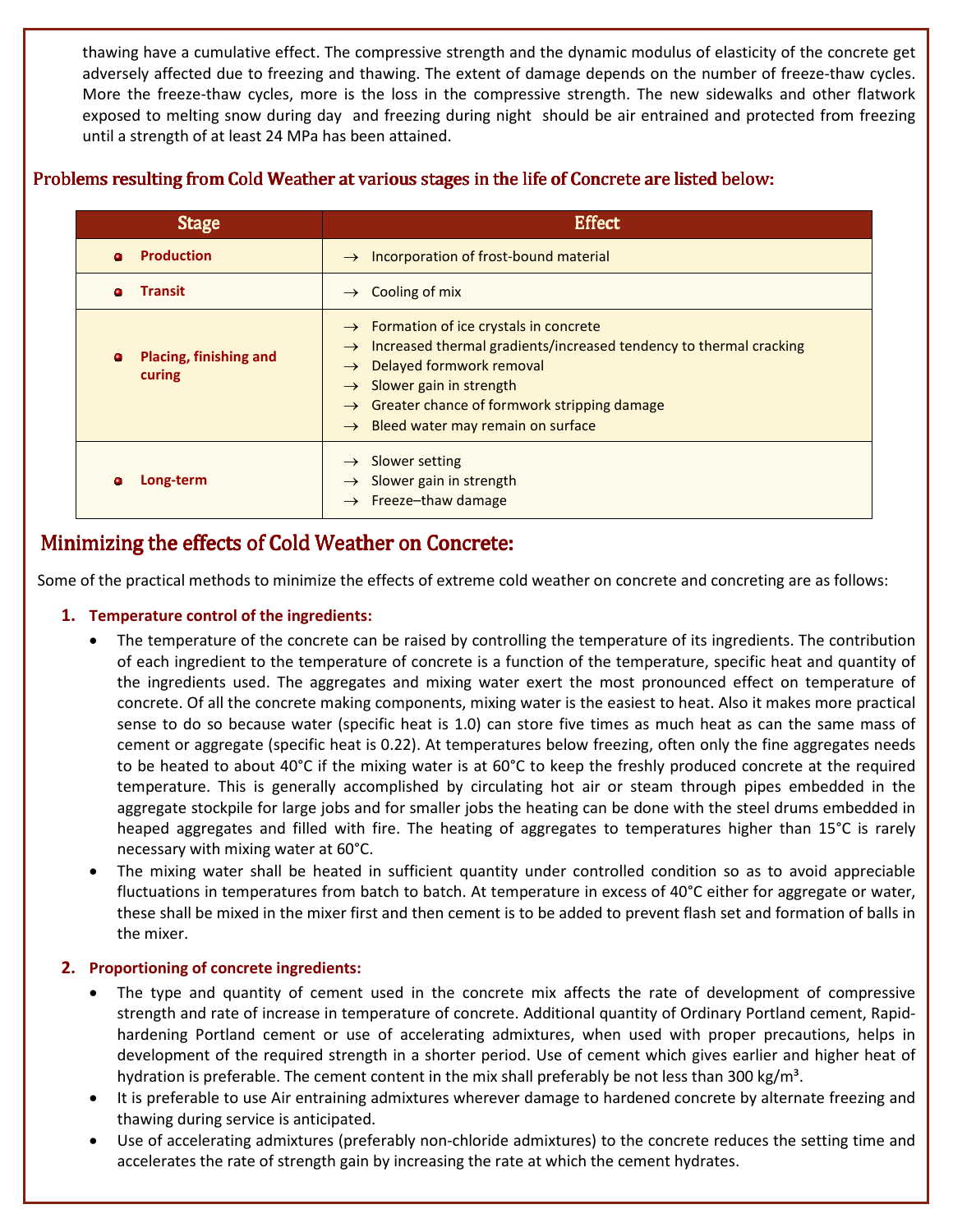• Having less water in the mix ensures lower slump and this reduces bleeding and setting time, and increases the rate of strength gain.

#### **3. Production and Delivery:**

- Erect Windbreakers to shield the mixing and batching plants.
- Erect Windbreakers to shield the mixing and batching plants.<br>• Tarpaulin, plastic sheet and other covering, and insulating materials should be used to protect the mixing unit and the materials
- Transit times to the site should be minimized as significant heat losses can occur.
- Concrete should be delivered to the point of placing at not less than 5°C. Place the concrete quickly and cover the top of the concrete with an insulating material.

#### **4. Placing, Protection and Curing:**

- hydration of cement with insulations and insulated form works.
- Satisfactory concreting can be achieved for the winter conditions prevailing in India by conserving the heat of hydration of cement with insulations and insulated form works.<br>• The temperature of the concrete when placin hydration of cement with insulations and insulated form works.<br>• The temperature of the concrete when placing at or near freezing temperature shall be at least 5°C and the temperature after having been placed and compacted is maintained above 2°C until it has hardened thoroughly.
- temperature after having been placed and compacted is maintained above 2°C until it has hardened thoroughly.<br>Ensure that all ice, snow and frost(if any) are removed from surfaces of the formwork and the temperature of all the surfaces of formwork shall be raised as close to temperature of fresh concrete as possible.
- Do not place concrete on a frozen sub grade. Where concrete is to be placed over permanently frozen ground, sub grade material may be thawed enough to ensure that it will not freeze back up to the concrete or it may be covered with a sufficient depth of dry granular material. place concrete on a frozen sub grade. Where concrete is to be placed over permanently frozen group<br>b grade material may be thawed enough to ensure that it will not freeze back up to the concrete or it may<br>vered with a suff
- Cover all the concrete surfaces soon after placing in order to retain the heat that helps to prevents freezing. Clean straw mats about 50 mm thick, sacks, tarpaulins, plastic sheeting etc. can be used. helps to prevents freezing. Clean straw mats about 50 mm thick, sacks, tarpaulins, plastic sheeting etc. can be used. ● Provide insulation to the form work, because, during the first 24 hours, hydrating
- cement generates a significant amount of heat which, if retained within the concrete by insulation, will protect it from freezing. Timber formwork is a reasonable thermal insulator that can be used in moderately cold conditions. Metal formwork offers little or no protection and should be insulated. Some of the insulating materials are saw dust, damp sand, timber insulating board etc. • Provide insulation to the form work, because, during the first 24 hours, hydrating<br>
cement generates a significant amount of heat which, if retained within the concrete<br>
by insulation, will protect it from freezing. Timb generates a significant amount of heat which, if retained within the concrete<br>ation, will protect it from freezing. Timber formwork is a reasonable thermal<br>r that can be used in moderately cold conditions. Metal formwork o
- sufficient water for the hydration of cement.
- Do not saturate the concrete just released from the insulated formwork with cold water. This can covering the concrete members immediately on removal of the formwork with proper lapping. The surface temperature of the concrete shall be gradually adjusted to the air temperature. **Example 19 covering the concrete members immediately on removal of the formwork with plastic sheet or tarpaulins with proper lapping. The surface temperature of the concrete shall be gradually adjusted to the air tempera** sufficient water for the hydration of cement.<br>Do not saturate the concrete just released from the insulated formwork with cold water. This can be ensured by<br>covering the concrete members immediately on removal of the formw be ensured by
- loss of moisture from the concrete by evaporation is greatly reduced in cold air conditions.
- loss of moisture from the concrete by evaporation is greatly reduced in cold air conditions.<br>• Freshly placed concrete in cold weather must be protected from drying so that adequate hydration can occur. Normally, measures such as covering the concrete surfaces with plastic sheets and using membrane forming<br>curing compounds must be adopted to prevent evaporation of moisture from concrete.<br>Delay the formwork removal to prot curing compounds must be adopted to prevent evaporation of moisture from concrete.
- Delay the formwork removal to protect the concrete from frost.

For general guidance, the minimum time limits for stripping formwork when cold weather air temperature is about 3°C and concrete **made with OPC are in the table below:** 

| <b>Structural Concrete Members</b> | <b>Min. Time</b> |
|------------------------------------|------------------|
| Beam sides, walls, columns         | 5 days           |
| Slabs (Props left under)           | 7 days           |
| Beams Soffits (Props left under)   | 14 days          |
| Removal of props to slabs          | 14 days          |
| Removal of props to beams          | 28 days          |